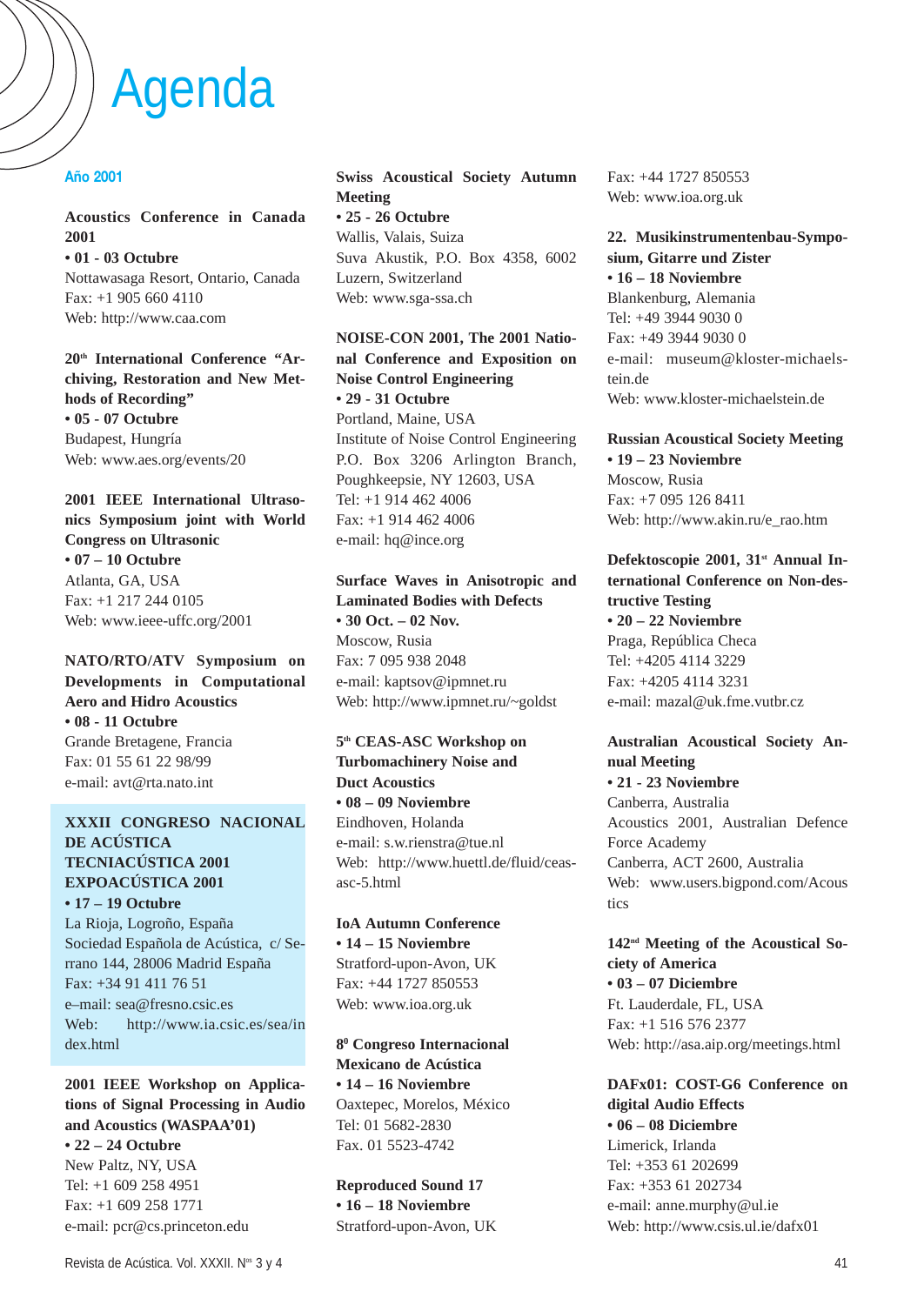# Agenda

**ASRU 2001:IEEE Workshop on Automatic Speech Recognition & Understanding • 09 – 13 Diciembre** Trento, Italia

Tel: +39 0461 314563 Fax: +39 0461 314592 e-mail: omologo@itc.it Web: www.asru01.itc.it

#### **Año 2002**

## **28th DAGA - Congress of the German Acoustical Society – DAGA 2002**

**• 04 – 08 Marzo**

Bochum, Alemania J. Blauert, Ruhr-Universität Bochum, Institut für Kommunikationsakustik, D-44780 Bochum, Germany Tel.: +49 234 322 2496; Fax: +49 234 321 4165 e-mail: blauert@ika.ruhr-uni-bochum.de Web: www.ika.ruhr-uni-bochum.de

#### **1st International Conference on Industrial Structures – Conservation, Refurbishment, Change of Use • 06 – 09 Marzo**

Braunschweig, Alemania Tel: +49 89 57 86 97 –27 Fax: +49 89 57 86 97 –29 e-mail: ib2002@wta.de Web: http://www.ib2002.tu-bs.de

#### **6th Congress of the French Acoustical Society, joint with the Belgian Acoustical Society**

**• 08 – 11 Abril** Lille, Francia Fax: +33 327 51 13 72 e-mail: cfa2002@iniv-valenciennes.fr Web: www.isen.fr/cfa2002

# **Jornadas Internacionales sobre Contaminación Acústica en las Ciudades**

**• 22 – 24 Abril** Ayuntamiento de Madrid, Área de Medio Ambiente Madrid, España

Tel: 91 204 26 00 Fax. 91 559 74 11 e-mail: dccimad6@viajeseci.es

**112th AES Convention • 11 - 14 Mayo** Munich, Alemania Web: http://www.aes.org/events/112

**Joint Meeting: Russian Acoustical Society and Conference on Ocean Acoustics • 27 – 30 Mayo** Moscow, Rusia Fax: +7 095 124 5983 Web: http://rav.sio.rssi.ru/Ixconf.html

#### **143rd Meeting of the Acoustical Society of America • 03 - 07 Junio**

Pittsburgh, Pensylvania, USA ASA, Suite1NO1, 2 Huntington Quadrangle, Melville, NY 11747-4502 Fax: +1 516 576 2377 Web: http://asa.aip.org/meetings.html

### **6th International Symposium on Transport Noise and Vibration • 04 - 06 Junio**

St. Petersburg, Rusia East-European Acoustical Association Moskovskoe Shosse 44 St. Petersburg 196158, Rusia Fax: +7 812 127 9323 e-mail: noise@mail.rcom.ru Web: http://webcenter.ru/~eeaa/tn/eng/tn2002

# **Acoustics in Fisheries and Aquatic Ecology**

**• 10 - 14 Junio** Montpelier, Francia D. Holliday, BAE SYSTEMS 46669 Murphy Canyon Road, Suite 102 San Diego, CA 9213, USA Fax: +1 858 268 9775 Web: www.ices.dk/symposia

ECUA 2002 – 6<sup>th</sup> European Confe**rence on Underwater Acoustics • 24 – 27 Junio** Gdansk, Polonia

Tel: +4858 3472939 Fax: +4858 3471535 e-mail: ecua2002@eti.pg.gda.pl Web: http://www.ecua2002.gda.pl

**GRACM 2002, 4th Congress on Computational Mechanics • 27 – 29 Junio**

Patras, Grecia Tel: +30 61 996343 Fax: +30 61 996344 e-mail: gracm2002@upatras.gr Web: http://www.gracm2002.upatras.gr

#### **Ninth International Congress on Sound and Vibration • 08 - 11 Julio**

Orlando, Florida, USA Tel: 407 823 2455 Fax: 407 823 6334 e-mail: icsv9@mail.ucf.edu Web: www.mmae.engr.ucf.edu/icsv9

#### **Inverse problems: Modeling and Simulation**

**• 14 – 21 Julio**

Fethiye, Turquía e-mail: ahasanov@kou.edu.tr CC: oz nur@kou.edu.tr Web: http://www.ccr.jussieu.fr/taran tola/Files/Professional/Fethiye

#### **ACTIVE 2002, International Symposium on Active Control of Sound and Vibration • 15 – 17 Julio**

Tel: +44 23 8059 2384 Fax: +44 23 8059 3190 e-mail: sje@isvr.soton.ac.uk Web: http://www.isvr.ac.uk/acti ve2002

# **7th International Conference on Music Perception & Cognition (7th ICMPC)**

**• 17 – 21 Julio** Sydney, Australia Tel: +612 9772 6324 Fax: +612 9772 6736 e-mail: kj.stevens@uws.edu.au Web: http://www.uws.edu.au/marcs/icmpc7